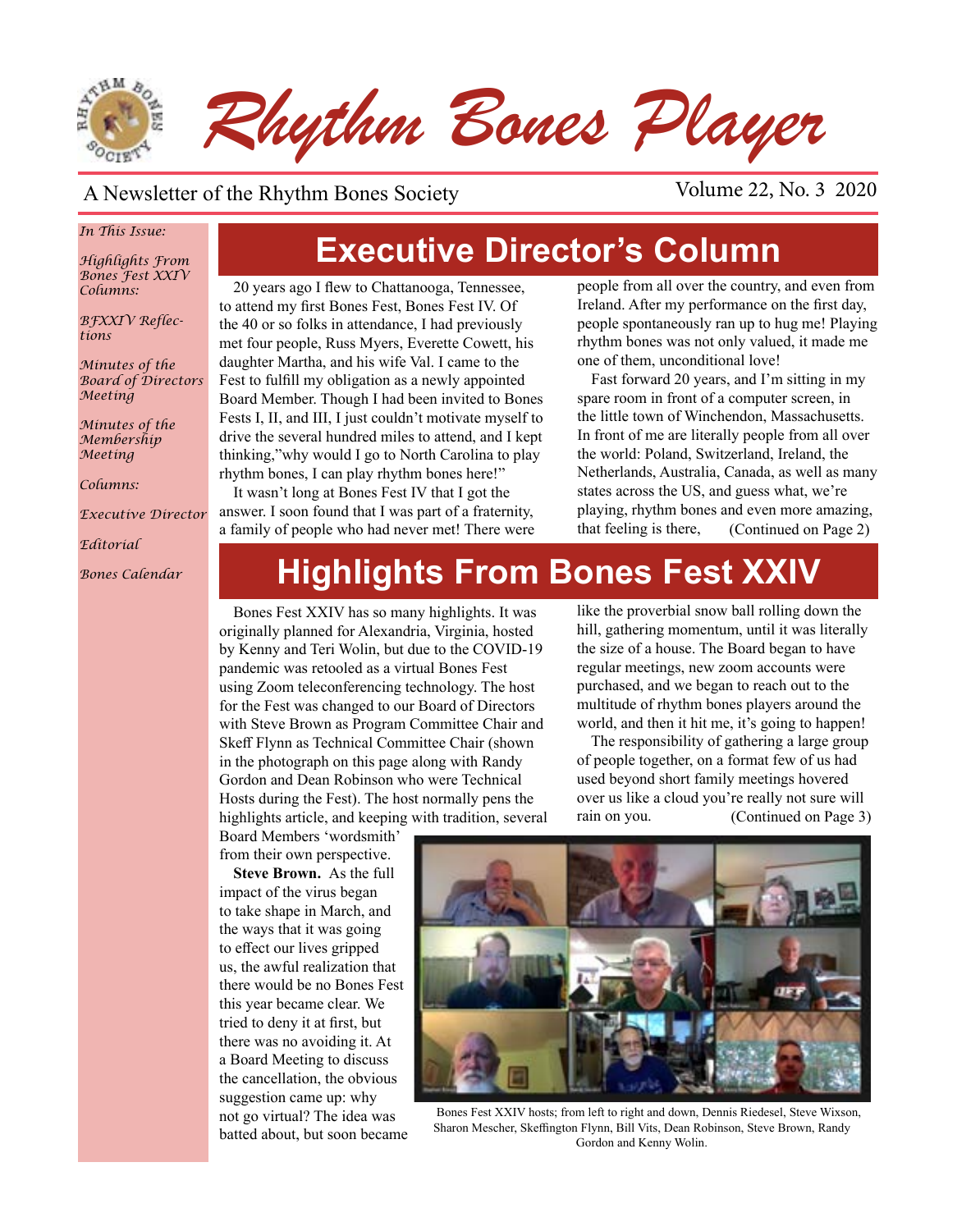### **Editorial**

 Put Parker Waite and me together and we have been to every Bones Fest, 12 players at Bones Fest I to 89 (the largest) at Bones Fest X to 60 at Virtual Bones Fest XXIV.

The BFXXIV Group Photograph, shown on Pages 4 and 5 is in two pieces so half of it goes on the front of the Fest T-shirt and the other on the back. Each half looks like a Zoom Gallery view. As soon as it is finished, we will send an email form from which you can order.

There will be many Videos of the Month that show up on our homepage. The first two came out with August and September RBS Emails. Each month over the months until Bones Fest XXV will be more of the story of the first worldwide Bones Fest. Attendees can attest that the Fest was outstanding!

The Minutes of the Board and Membership meetings are on this page. Our Bylaws stipulate that the Board determines the time and place of meetings, and while it does not mention an electronic meeting, it seems within the spirit of the Bylaws that it is legal.

### **(Editorial Continued from Page 1)**

that love, that family I never met before feeling is there! On a computer screen! To be sure Virtual Bones Fest was a success, and in fact, it may have changed Bones Fests forever! Now we know there are people literally all over the world who will join us, even if the physical act of coming is beyond them, and they are one of us! One of the family!

Next year in Alexandria,Virginia. the 25th Annual Bones Fest will take place, as hosted by Teri and Kenny Wolin. As it is our 25th, Silver Anniversary of sorts, we would like to do something special to commemorate the event. Various ideas about special commemorative rhythm bones have been floated around, and we are asking you, the members, do you have any idea's that you would like to see to mark this remarkable even. Make all suggestions to Steve Wixson (wixson@epbfi.com) or Steve Brown (stevebrownbones@gmail.com). Thank you in advance! *Steve Brown*

### **Minutes of Board of Directors Meeting**

 The Board meeting used Zoom teleconferencing technology on Monday, June 29th, starting at 7 PM EDT. All members were present. There was a discussion about the program and technical details for the upcoming Virtual Bones Fest XXIV, and much progress was achieved such that the preliminary program could be included in the 2nd quarter newsletter.

 Then Executive Director, Steve Brown, called the meeting to order as the Nominating Committee and all current Board Members were nominated to serve in 2021, Steve Brown, Executive Director, Bill Vits, Assistant Director, Steve Wixson, Secretary/Treasurer, and members at large, Skeffington Flynn, Sharon Mescher, Dennis Riedesel and Kenny Wolin. Motion was made, seconded and approved to adjourn at 8:05 PM. Respectfully Submitted, Steve Wixson Secretary

## **Minutes of Membership Meeting** Kenny and Teri Wolin volunteered

The Membership Meeting using Zoom teleconferencing technology was called to order by Steve Brown, Executive Director, at 5:03 PM on July 25, 2020. The minutes of the last meeting as printed in the newsletter were approved. Steve Wixson as Treasurer noted there was over \$7,000 in the bank and a full Treasurer's Report will be mailed to the Executive Director.

Steve Wixson presented the Nominating Committee Report noting that all current Board Members were nominated for 2021. The floor was open to nominations and there being none a motion was made and approved to elect the nominees by acclamation.

There was no old business. Steve Brown thanked the Board for organizing the Fest and Randy Gordon and Dean Robinson for their work as technical meeting hosts.

### *Rhythm Bones Player*

Rhythm Bones Society Volume 22, No 3 Third Quarter 2020 ISSN: 1545-1380

Editor Steve Wixson wixson@epbfi.com

Executive Director Stephen Brown bones@crystal-mtn.com

Web Site Coordinator Steve Wixson webmaster@rhythmbones.com

Board of Directors Steve Brown, Executive Director Skeffington Flynn Sharon Mescher Dennis Riedesel Bill Vits, Assistant Director Steve Wixson, Secretary/Treasurer Kenny Wolin

 The Rhythm Bones Player is published quarterly by the Rhythm Bones Society. Nonmember subscriptions are \$10 for one year; RBS members receive the Player as part of their dues.

 The Rhythm Bones Players welcomes letters to the Editor and article on any aspect of bones playing. All material submitted for consideration is subject to editing and condensation.

Rhythm Bones Central web site: rhythmbones.org

to host Bones Fest XXV, our Silver Anniversary Fest. A motion to confirm them as hosts was made, seconded and approved. Due to the success of Zoom for Bones Fest XXIV, there was support for adding it onto the face-to-face BFXXV. The meeting was adjourned at 5:20 PM. Respectfully submitted, Steve Wixson, Secretary

### **Bones Calendar**

**Bones Fest XXV, Silver Anniversary Fest.** July 2021, Alexandria, VA hosted by Kenny and Teri Wolin. Details to follow.

**NTCMA Festival,** October 3-6, 2020, Fremont, NE (NEW LOCATION). Bones Contest will likely be on Sunday.

**All Ireland Bones Competition,** May, 2021, Abbeyfeale, Ireland.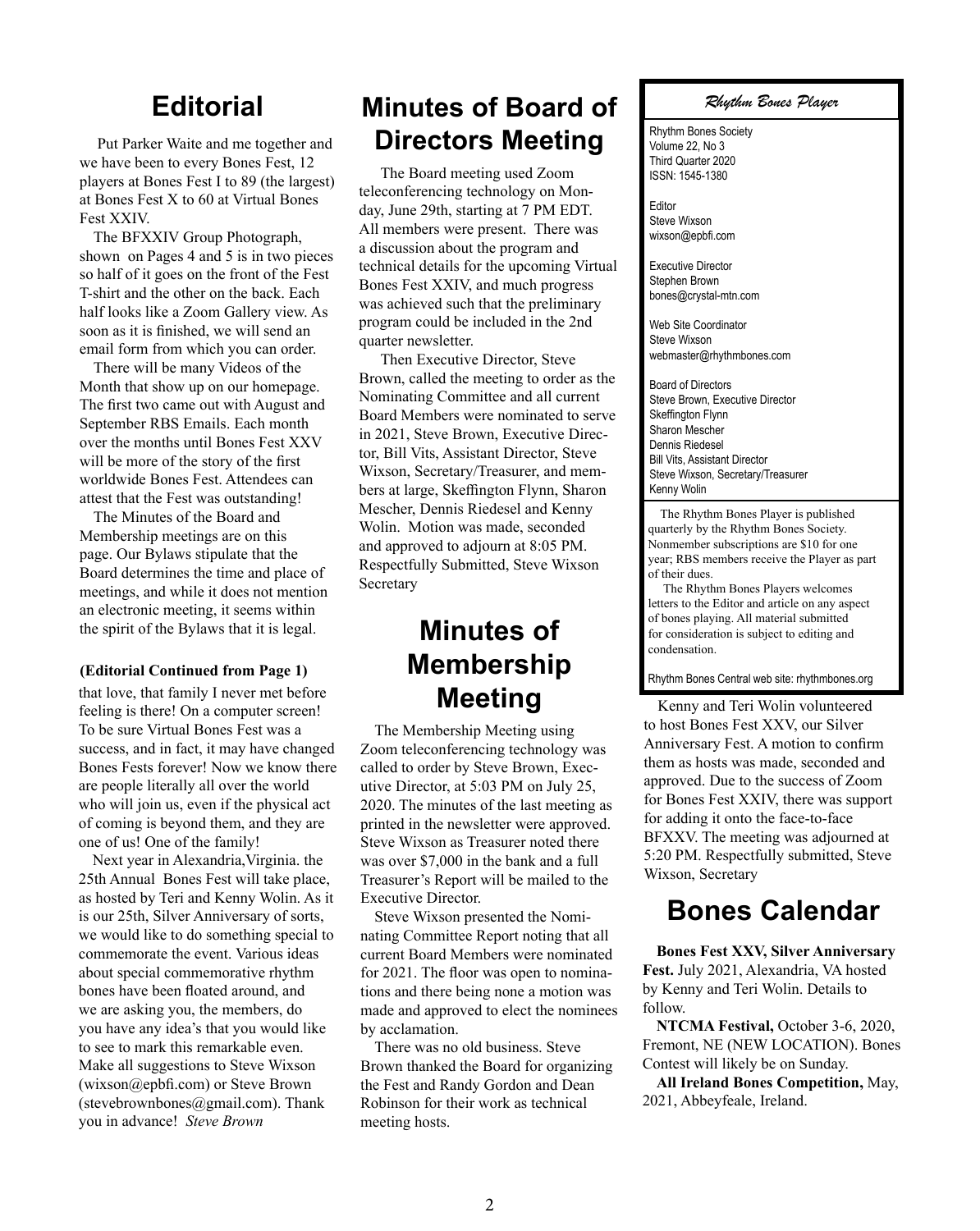As the idea of the Virtual Fest inched toward reality, I think we all experienced a mixture of excitement and the nervousness of potential failure. It soon became clear that the Board was not the only ones excited, as the registrations grew, offers to do presentations and workshops came in, and volunteers to tackle the nitty gritty aspects of the Fest appeared.

The day of the Fest dawned early for the Board, scrambling to make sure all the little details were covered, and that we were prepared for the eventual glitches. Participants began to gather, new faces from far off lands, old faces from Bones Fests gone by, all popping up on a screen like a version of Hollywood Squares. We chit chatted, and greeted, all while the squares grew to a sizable portion of the screen, and grew and grew!

The Fest began as each participant, starting with the Board, began to tell their own rhythm bone playing story, how they came to rhythm bones, who might have brought them there, and then show their style and what playing rhythm bones means to them. This is the hallmark of Bones Fest as it has began since the first gathering in Everett Cowett's back yard almost 25 years ago. As each participant began to tell their story, something suddenly hit me, here was the spirit of a Bones Fest on a computer screen! You can take Bones Fest away from the people, but you can't take people out of the Bones Fest! That family reunion feel was coming through, the excitement and enthusiasm was there, We were together, and as Mary Lee Sweet told me when I was commiserating about my second hosting of Bones Fest, "That's all that matters!"

After introductions we began to separate into groups, first workshops on playing, and then specific topics and demonstrations. We had all felt in the planning that this was going to be the challenging aspect of the Fest. Would the rooms work, would people get to where they were suppose to be, would presenters show up? The answers to all of the questions were a resounding YES!

Another question from the beginning was, how would the pass-off work?

**(Highlights Continued from Page 1)** A corner stone of the fest since Walt Here's hoping we see you all at Bones A corner stone of the fest since Walt Watkins introduced it at Bones Fest VII, the limitations of Zoom, and a new word, latency, spelled potential disaster for rhythm bones players trying to play in time, one after another. We , as the Board, decided to go ahead with it, knowing that it's potential benefits far outwayed the potential chaos. For almost an hour most of the participants, as directed by our technology wizard Skeffington Flynn, played along with a variety of legal music, and the joy of playing rhythm bones was evident!

> My personal highlights are somewhat limited by the rooms I was in, and my responsibilities that I attended to but here are a few: the entire introduction section, experiencing the joy in peoples faces and their expressions as they entered our long standing rhythm bone playing family! Annika from Poland, Chris from Ireland, Steve from Switzerland, and the many, many faces from around the world, and our country excited by playing rhythm bones! Brad Dutz and James Yoshizawa's duet, written by James, and entitled "Latency" was both playful and impressive! Boris Sichon combining Didgeridoo and rhythm bones painting an almost prehistoric atmosphere. Kenny Wolins advanced workshop and the enthusiastic response from the participants. And sitting in a room with legends of Irish music Tommy Hayes, Mel Mercier, and Junior Davey, recounting our experiences judging the 'All Ireland Bone Playing Championship' was a true joy.

> I want to thank all of the participants who made this amazing event a reality, but specifically: Skeffington Flynn's whose expertise, and patience with participants contributed greatly to the success of the Fest, Board members Steve Wixson, Dennis Riedesel, Sharon Mescher, Kenny Wolin, and Bill Vits whose efforts before and during the Fest were instrumental to it's success, technical hosts Randy Gordon and Dean Robinson who worked tirelessly, Presenters Kenny Wolin, Tommy Hayes, Mardeen Gordon, Jonathon Danforth, Brad Dutz, James Yoshizawa, Gerry Hines, Bruno Giles, Rowan Corbett, Boris Sichon, Graham Hargrove, Junior Davy, and Mel Mercier for their excellent presentations.

Fest XXV in Alexandria, Virginia, next year! May your bones be with you! *Steve Brown*

Technology is not one of my fortes. As the Board Members would meet to plan the first virtual Rhythm Bones Fest, I felt as if I was the one from another planet! While listening to the tech gurus throw out all their ideas, I'm thinking, "What are they talking about??" Thankfully, because of Stephen Brown, Steve Wixson, Skeff Flynn, and Dennis Riedesel, I believe the Fest was an overthe-top success.

I appreciated that this festival allowed us to meet participants from around the world. It is always a joy to watch the myriad styles of playing rhythm bones, and we definitely had that opportunity. This first virtual festival was pure fun. I'm looking forward to seeing all of you next year in Alexandria, VA. *Sharon Mescher*

My perspective of Bones Fest XXIV is very positive due to my exposure to so many different aspects of playing the rhythm bones that I may not have had if this was another face to face festival. I feel this way even as hindered as we were by the limitations imposed by computer hardware, software, and telecommunication issues that we were not able to overcome.

Sure, as so many others have lamented, there were no "bone's family" hugs and personal interactions but online venues allowed other positive experiences:

\*It was a distinct pleasure to meet other players from around the world as well as the U.S. that I would probably never have met at one of our traditional festivals. It was also good to see other players that I have not seen for several years.

\*I witnessed bone playing skills and techniques that were new to me. Not that I could or would become proficient with them but I now know exist. There were even some that were discussed but not demonstrated that I need to find out about.

\*The utilization of the online venue opens other ideas that we could pursue, ie. virtual skill and technique sessions;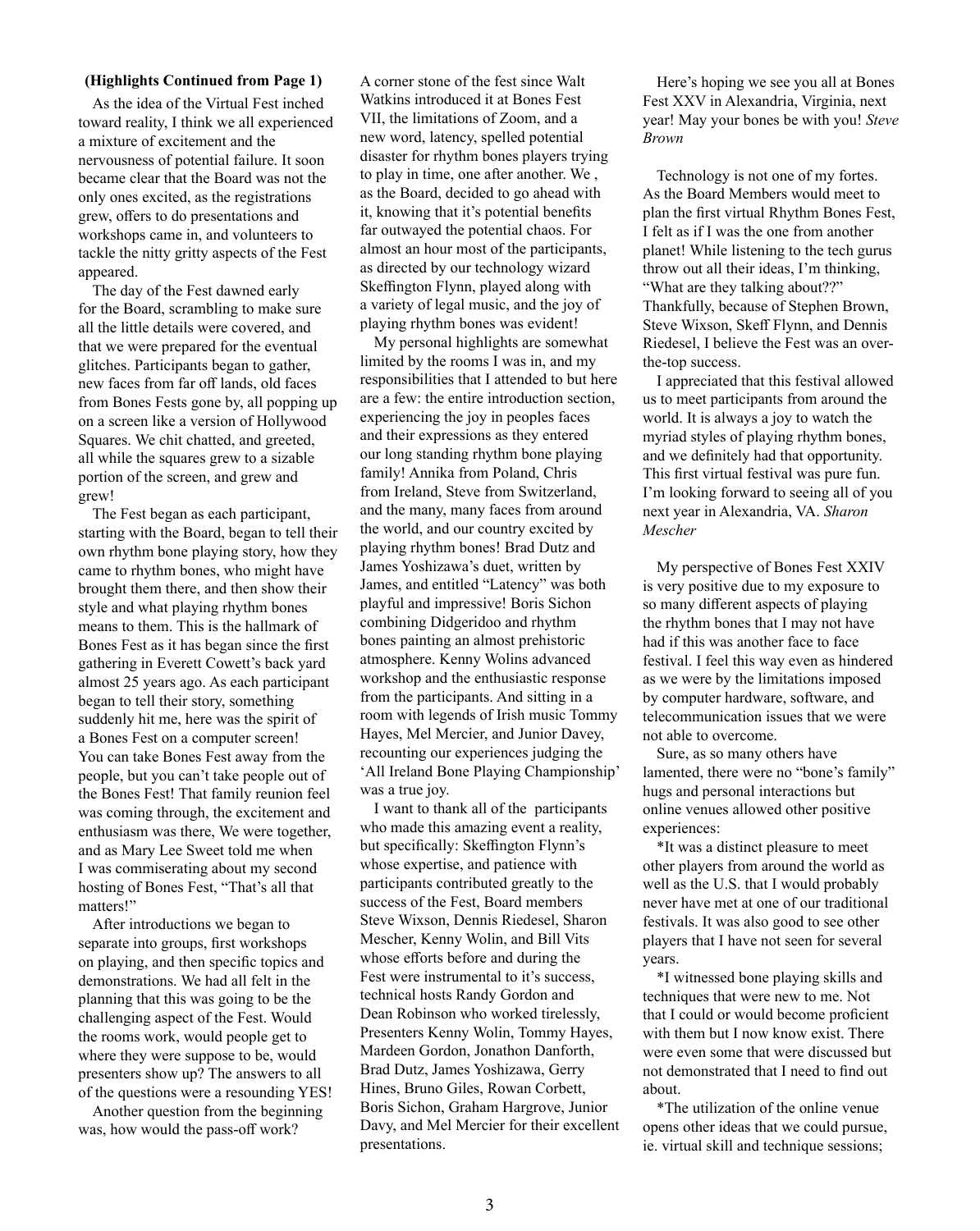

From left to right and down; Greg Adams, Michael Ballard, Kate Barfield, Mitch Boss, Jeremy Brown, Tom Connolly, Rebecca Cooke, Rowan Corbett, Tom Cowett, Gray Cox, Joey Craighead, Jonathan Danforth with son, Emmett, Doug Danforth, Junior Davy, Brad Dutz, Skeffington Flynn, Chris Flynn, Bruno Giles, Mardeen Gordon, Randy Gordon, Graham Hargrove, Tommy Hayes, Heidi Hess-Bynum Gerry Hines, Jim Holloway, Pascal Huynh, Timothy Jones, Jim Lande and Sophie Lichens.

virtual regional bones festivals, incorporating a virtual component into our future bones festivals.

\*The presentations that I attended and those that I visited for a few minutes were excellent. Kudos and thanks to all of our presenters. Teaching online adds a bit more complexity and distractions than a face to face class. For me, this was a day well spent. *Dennis Riedesel*

### **Randyman Show**

Randy Gordon, the Randyman, has a radio show on KBCZ 90.1FM - Boulder Creek Community Radio, California. Inspired by Bones Fest XXIV, he put together a playlist of different styles of music to play with rhythm bones.

https://www.mixcloud.com/TheRandyman/unburied-treasure-show-117-7-25- 20-bones-music/

The program summary for the Fest is on Page 5. Attendees greeted each other during the Opening Session. Individual Introductions gave them the chance to tell about themselves and demonstrate their style, and most of the photographs above were taken from this session. The Beginner Workshop didn't have many true beginners. The Intermediate Workshop covered slow music and three rhythm bones in the hand. The Advanced Workshop, had three topics, turning triplets in to 16th notes, the Gallup rhythm, and Ostinato patterns. The Rhythm Bones Around the World Workshop also included history and the slides from this workshop are available. How to teach new people was addressed in the Teaching Workshop. The two Tips

**BFXXIV Program** and Techniques Workshops included Rowan Corbett on polyriythms, Brad Rowan Corbett on polyriythms, Brad Dutz on Quads and odd time signatures, Mardeen Gordon on tuning rhythm bones, Graham Hargrove on Step Dancing and rhythm bones, Gerry Hines and Bruno Giles on harmonica and rhythm bones, Boris Sichon demonstrating Didgerdoo and rhythm bones, and James Yoshizawa in a duet with Dutz, The workshop on Applying Rhythm Bones to the Drumset also included playing drum rudiments using rhythm bones. Contest judging at the All-Ireland Bones Championship had a panel of former judges including Steve Brown, Dr. Mel Mercier, Tommy Hayes, and Junior Davey. The Virtual Pass-off session didn't really work, but everyone had fun. Officers and Board Members for 2021 were elected at the Membership Meeting (see Page 2).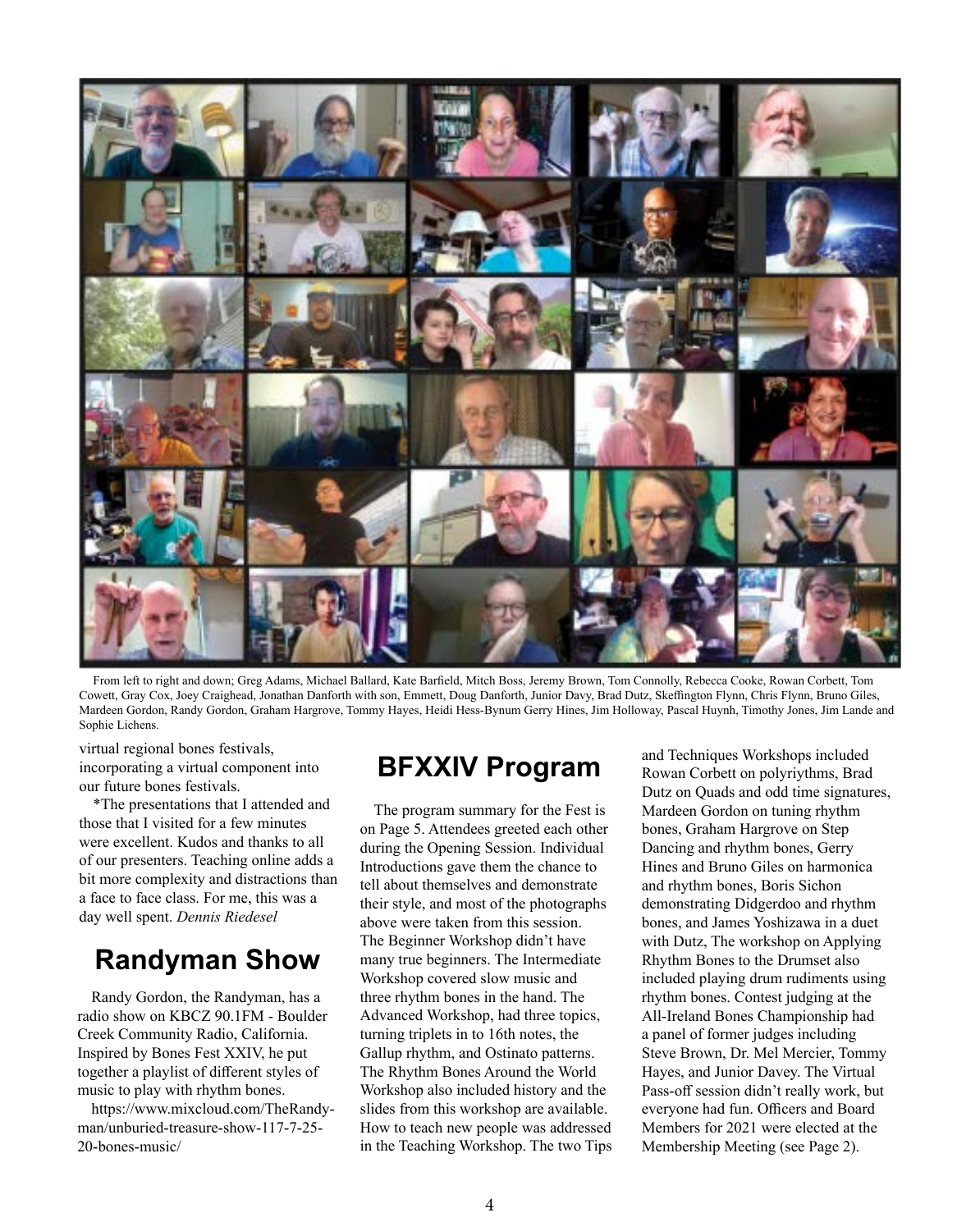

From left to right and down; Dick Lily, Steve Litsios,Daryl McDicken, Dr. Mel Mercier, Sharon Mescher, Annika Mikolajko, Lisa Olnstein, Irvin Osborne-Lee, Joanne Rawlings-Sekundo, Dennis Riedesel, Dean Robinson, Eugene Rothman, Jim Runner, Paul Sedgwick, Boris Sichon, Nicole Singer, Ellen Stern, Marty Stock, Mary Lee Sweet, Hank Tenenbaum, Robert Vickory, Bill Vits, Stan Von Hagen, Parker Waite, Hans Weehiuzen. Noel White, Steve Wixson, Kenny Wolin, Teri Wolin and JamesYoshizawa

| Time (EDT) | Time (UTC) | Description                                         | Moderator             | Room        |
|------------|------------|-----------------------------------------------------|-----------------------|-------------|
| 9:00 AM    | 13:00      | <b>Opening Session</b>                              | <b>Steve Brown</b>    | Main        |
| 9:30 AM    | 13:30      | <b>Individual Introductions</b>                     | <b>Steve Brown</b>    | Main        |
| 1:00 PM    | 17:00      | <b>Beginner Workshop</b>                            | <b>Steve Brown</b>    | <b>Bone</b> |
| 1:00 PM    | 17:00      | <b>Intermediate Workshop</b>                        | <b>Tommy Hayes</b>    | Main        |
| 1:00 PM    | 17:00      | <b>Advanced Workshop</b>                            | <b>Kenny Wolin</b>    | Rhythm      |
| 2:00 PM    | 18:00      | <b>Rhythm Bones Around</b><br>the World and History | Jonathan Danforth     | Main        |
| 2:00 PM    | 18:00      | <b>Teaching Techniques</b>                          | Mardeen Gordon        | <b>Bone</b> |
| 2:00 PM    | 18:00      | <b>Tips and Techniques</b>                          | <b>Steve Brown</b>    | Rhythm      |
| 3:00 PM    | 19:00      | <b>Applying Rhythm Bones</b><br>to the Drumset      | <b>Bill Vits</b>      | Main        |
| 3:00 PM    | 19:00      | <b>Contest Judging</b>                              | <b>Steve Brown</b>    | <b>Bone</b> |
| 3:00 PM    | 19:00      | More Tips and<br><b>Techniques</b>                  | <b>Mardeen Gordon</b> | Rhythm      |
| 4:00 PM    | 20:00      | <b>Virtual Pass-Off</b>                             | <b>Skeff Flynn</b>    | Main        |
| 5:00 PM    | 21:00      | <b>Membership Meeting</b>                           | <b>Steve Brown</b>    | Main        |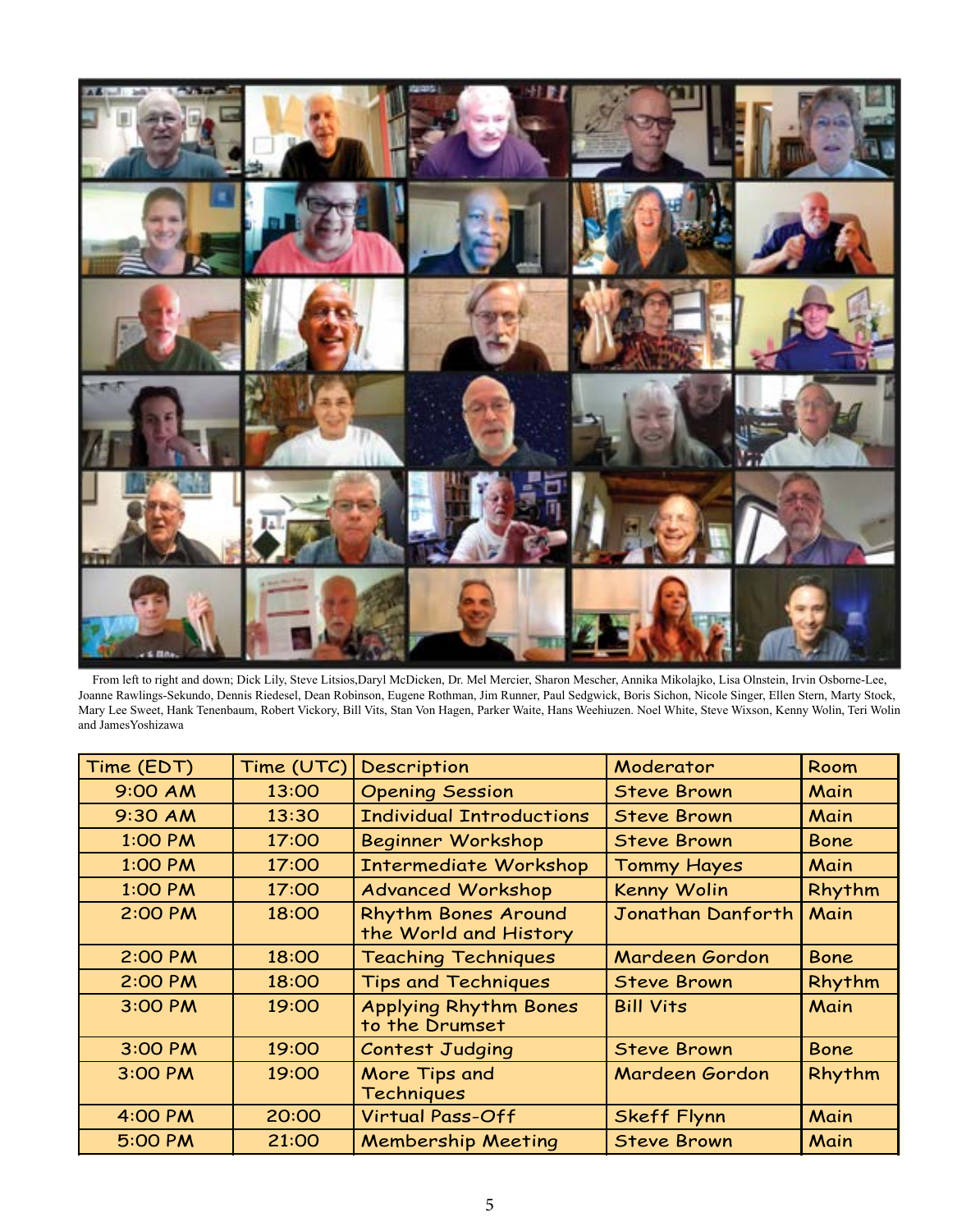## **BFXXIV Reflections**

Many people talk about the Rhythm Bones Society as a family and the Bone Fests as family gatherings. That was so true of the virtual Fest also.



I think one of the enablers was that we

have become so accustomed to "Zooming" with our own families so the technology was no real problem for anyone.

The other enabler was the hard work and preparation you guys did. Thank you Steve Brown, Skeff Flynn, and Steve Wixson for your brilliant work.

The astounding moment of the Fest for me was when Jeremy Brown did his intro. All the way over here in Ireland I could see and feel the love pouring from every little screen.

The Fest lit up with big smiles and waving hands and a pulse of positivity went around the world on wires and through the air. I have never experienced anything like that online before. We are so lucky to have Jeremy in our family. *Tom Connolly*

Though I was only able to take part in portions of the program, I really enjoyed it. I found the tips on getting different tones from Mardeen very stimulating.



Jonathan's history of the bones proved to be more helpful than I expected because it not only gave interesting info but it suggested ways of exploring relationships systematically between rhythm bones and other instruments in order to explore new ways of playing rhythm bones themselves.

Boris Sichon's extraordinary energy and skills were a major inspiration to do more, move more, try more, and have more fun with it all.

And it was goofy but fun to try to play with folks in a Zoom environment -- at times a bit like eating a tasty meal right after a trip to the dentist in which my

mouth has been anesthetized. All the best. *J. Gray Cox*

The amazing passion and eccentric dedication Of Very interesting Creative people to such an unusually flexible And varied instrument! I see now I must make it to the next live event.



 Thanks again much to The Really unique musical individuals involved ,,,So Great !!!!

One good thing About this terrible virus "scare" For me was It caused Bone Fest to become an onLine event. You can't imagine how this fear of COVID has DESTROYED the Livelihood of the music industry.

"We are suffering"- and not just financially - because our full time passion is to make music And interact with others, If we can't do that - then what's left????

Thanks again so much for not allowing a virus to stop your completely amazing 24th Bone Festival, and so nice of you to invite me to participate And bring some much needed joy back into my life. With much respect. *Brad Dutz*

Thank you everyone--RBS Board and other festival volun-

teers, participants, everyone--for the best day I've had since everything shut down in March. It was a long day but worth it in every way. How do



we get to see what Hank had planned for us today? So sorry to miss that!

Small survey/food for discussion:

 $\sim$  Have you always been a rhythm keeper? Pencil-on-the-desk drummer? Teeth tapper? Other? If so, how early were you aware of it? Is it just a nervous activity or is it some kind of inner rhythm? Something we're born with or an acquired skill?

My dad said I was patting him on the back when I was a month or so old.

A suggestion for being photographed while playing rhythm bones: back away from the camera so folks can see your hands in relation to your body--your wrist movement, your posture, etc. When played up close to the camera they're just a rhythmic blur--exciting but not very useful.

Several times it was said, "The computer hears rhythm bones as background noise." Well, hells bells, so does a lot of the rest of the world. Maybe we ought to talk about that sometime. I have a few rhythm bones horror stories to share in a laugh-a-lot session.

The future: snare drum bones etudes, Annika's "only rhythm bones projects" playlist--so much creativity! And Junior's young student--the future of RBS is secure!

My only regret? I wish I'd had kids so they could say they learned how to play rhythm bones from their mother. :-))) *Ellen Stern*

Well, Covid. I have not been to a blues jam since first week in March and my rhythm bones were packed in my jam bag. So yesterday was the first time I have played bones since then.



No complaints -- I listened to the fellow who hadn't played since his musical partner died two years ago. Today I'll try them a little in a jam kazam session with an acoustic blues friend. They are an old friend.

Looking forward to some of the sessions being online, especially Jonathan Danforth's because I missed half and that isn't information I absorb on one hearing.

The one thing I would wish for is slow motion, close up video for some of the technique demonstrations. Some smart phones can do that but maybe there is some good, cheap equipment the organization could buy that would facilitate. Cheers, *Jim Lande*

It was a great Fest. Doing it over the Internet presented certain challenges but they were addressed as they arose. I've missed a few Fests so it was great to see so



many familiar faces and to meet some new faces. This was the most international Fest that I'm aware of, with countries represented that wrapped almost all the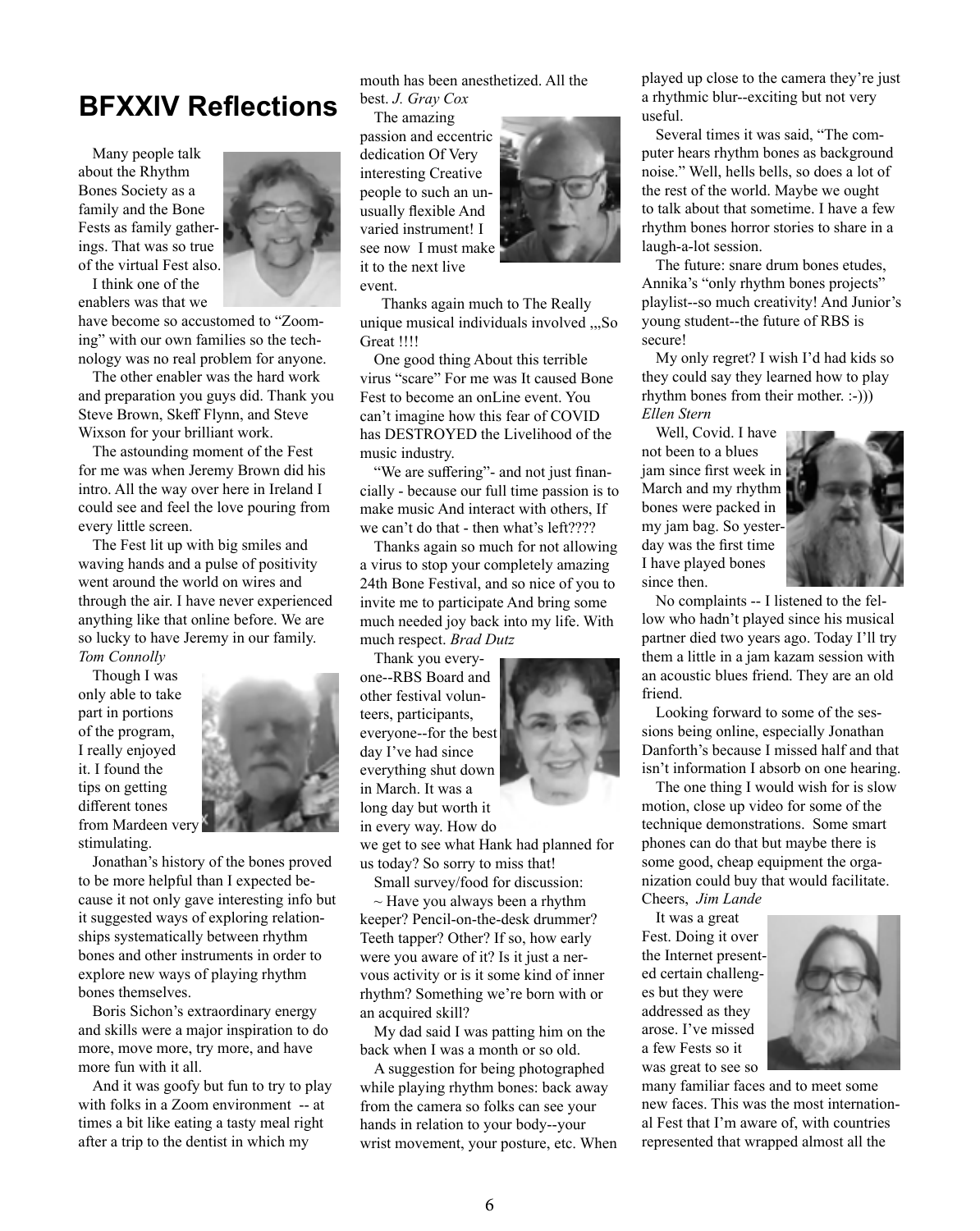way around the globe (and people willing to be up far past their respective bed times in order to participate).

As usual, many of the participants are up in their years but it was also great to see some talented younger folks. Annika, in particular, was impressive. Check out what she has posted on YouTube.

It was also fun to re-connect with Mardeen who I haven't seen or spoken with in many years.

I like the idea of including a virtual component to future Fests so that people who are not able to make the trip can still participate. Hopefully, I'll be able to be there in person when the Wolins host next year. *Michael Ballard* 

At a normal Bones Fest I am always amazed at the talents of the individual participants, but this went WAY beyond that. From Australia to Poland and many points in between



the talent and variety was incredible. The many other instruments played, the background stories, the innovation in the types of rhythm bones made, I can go on and on. It might not ever be repeated as the logistics of travel for some many stand in the way of actually attending in person. I hope that some element of this virtual Fest can be incorporated into the future. *Gerry Hines*

Although the Fest

went very well, I think there are a few things that could be improved if future "virtual" Fests and/or workshops are planned. The workshops I attended



were great. I wonder if something like this could be provided throughout the year (either as stand alone workshops or via the website).

Finally - something deeper: It really was great to see and hear about some of the "legendary" (at least to me) rhythm bones players. Especially to see and hear Dr. Mercer and his conversation with Sharon Mescher and their reminiscing about Jerry. Also, just to hear people talk about their learning about rhythm bones from such as Percy Danforth, Joe

Birl, Fred Edmunds and other mentors. This is something that you occasionally overhear in passing at Bones Fests. But the virtual interaction over the Internet felt to be almost one-on-one.

Thanks for the opportunity to participate in such an endeavor in these perilous times. The thought that this annual get-to-gather would be missed this year was disappointing. I am so glad that the Steves, Skeff, and the Board were able to pull this off. *Stan Von Hagen*

Wanted to give you my impressions of Bones Fest XXIV. In general I felt that it was extremely well organized and well run, especially given that it was the initial virtual Bones Fest.



All of the presenters were outstanding. As this was my first Bones Fest I was looking forward to meeting new rhythm bones players, so I found the introductions to be very interesting and informative. One of the advantages of a virtual meeting is the opportunity it provides for people living in distant places to attend. It was quite a thrill to be able to see and talk to legends like Junior Davey and Tommy Hayes. Another nice feature of the meeting Saturday was the ability to mute the participants, which allowed everyone to play and practice during the presentations without drowning out the presenter.

 All in all it was a wonderful experience and I'm already looking forward to BonesFest XXV. *Dean Robinson* [Thanks Dean for serving as a Technical Host.]

Thank ALL of the principals that took the time and energy to put the Virtual Bones Fest together! I am mostly a technophobe and had little interest in a Fest by zoom. How wrong I was. It was GREAT!

With the shut-down of all live music venues this is just what I needed AND this technology may prove to be a shot in the arm to ensure and promote the Rhythm Bones Society. As a recruiting tool and wealth of material for on-line YouTube promotion, the possibilities are endless.

There are a lot of (young) rhythm bones players poised to take this obsolete instrument in a plethora of new directions that I can't even imagine. I look forward to learning from them at the next Bones Fest. *Hank Tenenbaum*

I attended the first virtual Bones Fest this year, had it not been virtual I would not have had the amazing opportunity to be part of it!

I have been playing (& learning) rhythm bones since May 2019.

I am 11 years old and from Sligo Ireland, I also play the bodhran and am so lucky to have the great Junior Davey as my teacher! It was Junior who introduced me to rhythm bones, Junior is an amazing musician and the very best teacher.

Unfortunately (for now) there isn't a huge interest amongst kids my age in rhythm bones but that is changing thanks to Junior, and when he sent us the message about the Bones Fest I just had to join and I am so glad I did, so many people just like me playing rhythm bones - I couldn't believe it! It was so unreal!

I loved hearing the stories on how everyone came to rhythm bones and to have the opportunity to hear the different styles of playing.

As I was the youngest and with the least experience I was so nervous to introduce myself and play but Steve was great and helped me relax! I was so happy to read all the comments from everyone on my playing - such encouragement it means so very much thank you guys!

I loved the lesson with Tommy Hayes, I have been trying his style of using 3 bones - a challenge for sure!

I had a chat with Randy after the introductions and before the zoom call, and he really made me feel so confident that I can play and to keep going!! Thank you Randy □

I know I WILL attend Bones Fest in person someday and can't wait!!

It was amazing to be part of such a geographically and musically diverse group, everyone was so kind and welcoming. Thank you for a great experience! *Noel White*